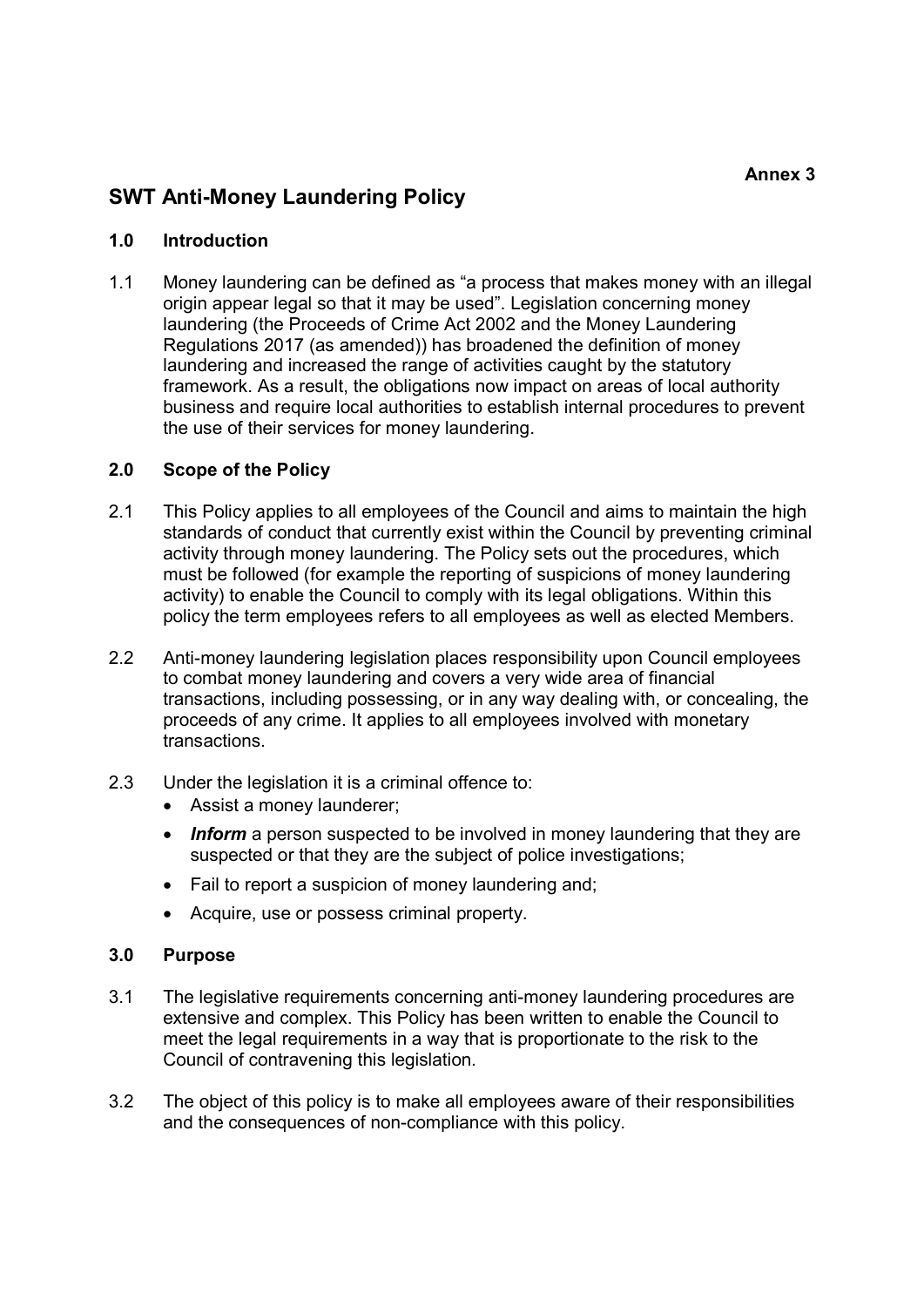- 3.3 An employee could potentially be caught within the money laundering provisions if they suspect money laundering and either become involved with it in some way and /or do nothing about it.
- 3.4 Whilst the risk to the Council of contravening the legislation is low, it is extremely important that all employees are familiar with their legal responsibilities: Employees contravening the regulations can be faced with imprisonment (up to 14 years), a fine or both.

#### 4.0 Money Laundering Requirements

- 4.1 Provision of training to relevant officers and staff (or contractors' staff) on the requirements of the legislation, including the identification of suspicious transactions, identity verification and reporting procedures.
- 4.2 Establishment of procedures for employees to report any suspicions to the Money Laundering Reporting Officer ("MLRO") – i.e. Paul Fitzgerald, Assistant Director – Finance and S151 Officer.
- 4.3 Designation of an officer as the Money Laundering Reporting Officer, who will receive any report, keep records and if considered appropriate, make reports to the National Criminal Intelligence Service (NCIS) - i.e. Paul Fitzgerald, Assistant Director – Finance and S151 Officer.
- 4.4 Under the legislation employees dealing with money transactions will be required to comply with certain procedures.

### 5.0 Procedures

- 5.1 When do I need to identify the person I am dealing with?
	- When the Council is carrying out relevant business and:
		- a) Forming a business relationship: or
		- b) Considering undertaking a one off transaction

And:  $-$ 

a) Suspect a transaction involves money laundering; or

b) A payment is to be made for a series of linked one off transactions involving total payment of £10,000 (15,000 Euro) or more.

- 5.2 Not all of the Council's business is "relevant" for the purposes of the legislation regarding client identification. Relevant services as defined by the legislation include investments, accountancy and audit services and the financial, company and property transactions undertaken the council.
- 5.3 What Procedures do I use to identify the person?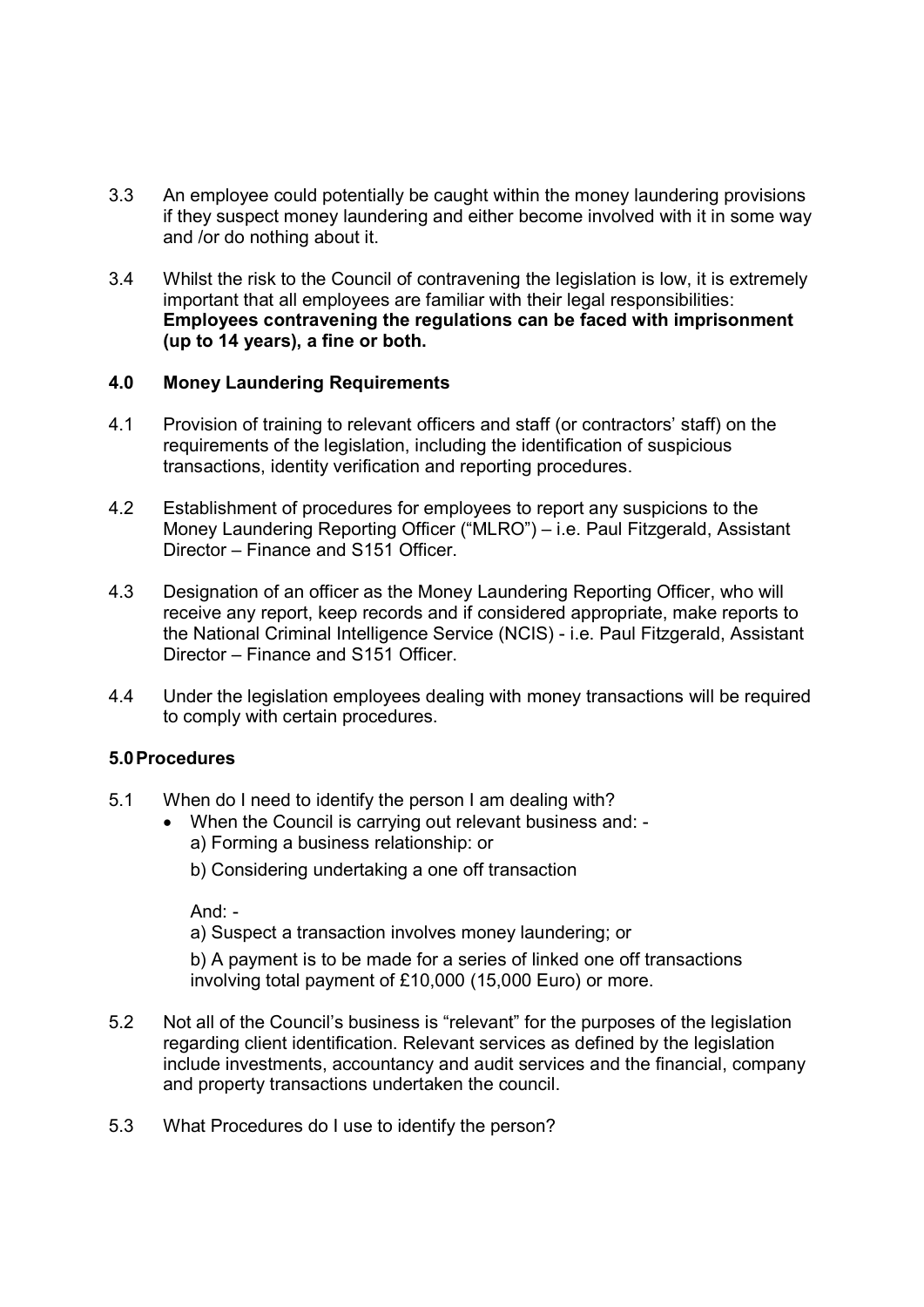Any employee involved in a relevant business should ensure the client provides satisfactory evidence of their identity personally, through passport/ photo driving license plus one other document with their name and address e.g. utility bill (not mobile) mortgage/building society/bank documents, card documents, pension/benefit book. Or corporate identity, this can be through company formation documents or business rates.

In circumstances where the client cannot be physically identified the employee should be aware: -

a) That there is greater potential for money laundering where the client is not physically present when being identified;

b) If satisfactory evidence is not obtained the relationship or the transaction should not proceed;

c) If the client acts, or appears to act for another person, reasonable measures must be taken for the purposes of identifying that person.

### Record Keeping Procedures

5.4 Each Service of the Council and contractors working for the Council conducting relevant business must maintain records of: a) Client identification evidence obtained; which must be kept for five years after the end of the transaction or relationship;

b) Details of all relevant business transactions carried out for clients for at least five years from the completion of the transaction. This is so that they may be used as evidence in any subsequent investigation by the authorities into money laundering. The Money Laundering Reporting Officer, must be informed of the existence and location of such records.

5.5 The precise nature of the records are not prescribed by law, however, they must provide an audit trail during any subsequent investigation, e.g. distinguishing the client and the relevant transaction and recording in what form any funds were received or paid.

### 6.0 The Money Laundering Reporting Officer

- 6.1 The Officer nominated to receive disclosures about money laundering activity within the Council is Paul Fitzgerald (Assistant Director – Finance and S151 Officer) i.e. The Money Laundering Reporting Officer (MLRO).
- 6.2 The Deputy Money Laundering Reporting Officers are Amy Tregellas (Monitoring Officer) and Steve Plenty (Finance Service Manager).

### 7.0 Internal Reporting Procedure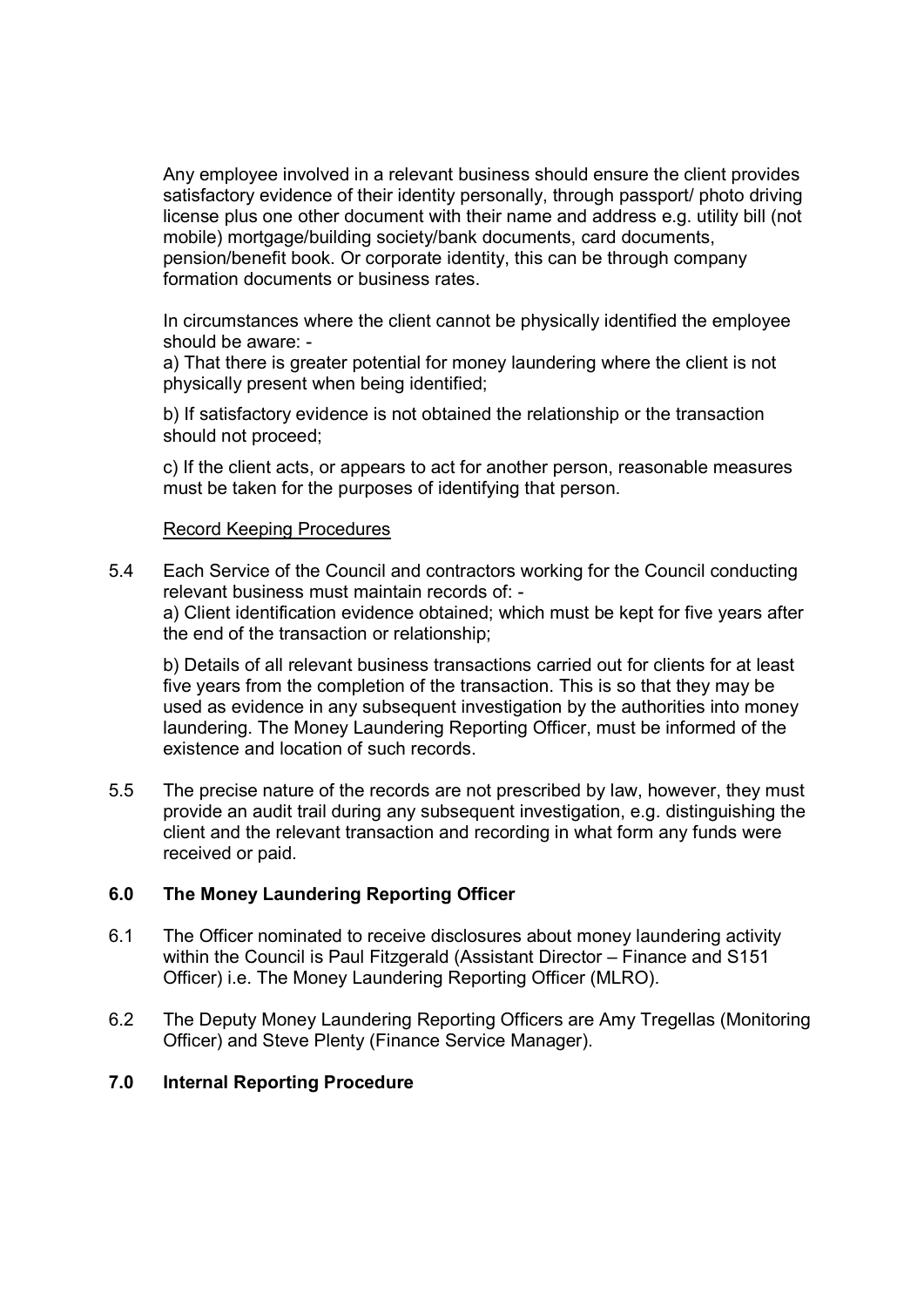- 7.1 Where an employee is aware, that money laundering may have taken place (or may be taking place), he or she must contact the MLRO for guidance as soon as possible regardless of the amount being offered. In such circumstance, no money may be taken from anyone until this has been done.
- 7.2 Any person knowing or suspecting money laundering, fraud or use of the proceeds of crime must report this to the MLRO on the form(s) as attached.
- 7.3 Upon receiving the report the MLRO will consider all of the admissible information in order to determine whether there are grounds to suspect money laundering.
- 7.4 If the MLRO determines that the information or matter should be disclosed it would be reported to the National Criminal Intelligence Service (NCIS).
- 7.5 At no time and under no circumstances should an employee voice any suspicions to the person(s) suspected of money laundering, even if the NCIS has given consent to a particular transaction proceeding, otherwise the employee may be committing a criminal offence of informing. Therefore, no reference should be made on a client file to a report having been made to the MLRO. Should the client exercise their right to see the file, then such a note will obviously tip them off to the report having been made and may render the employee liable to prosecution. The MLRO will keep the appropriate records in a confidential manner.

#### 8.0 Other Procedures

- 8.1 The Council will establish other procedures of internal control and communication as may be appropriate for the purpose of forestalling and preventing money laundering:
	- Regular receipts The Council in the normal operation of its services accepts payments from individuals and organisations e.g. in relation to council tax, sundry debtors etc. For all transactions under £2,000 the Money Laundering regulations do not apply but if an employee has reasonable grounds to suspect money laundering activities or proceeds of crime or is simply suspicious, the matter should still be reported to the MLRO.
	- Cash receipts If the money offered in cash is £10,000 or more, then payment must not be accepted until the employee has received guidance from the MLRO or DMLRO.
	- Refunds- Care will need to be taken especially with the procedures for refunds. For instance, a significant overpayment that results in a repayment will need to be properly investigated and authorised before payment. Note all refunds should be made only to the source of the payment and not a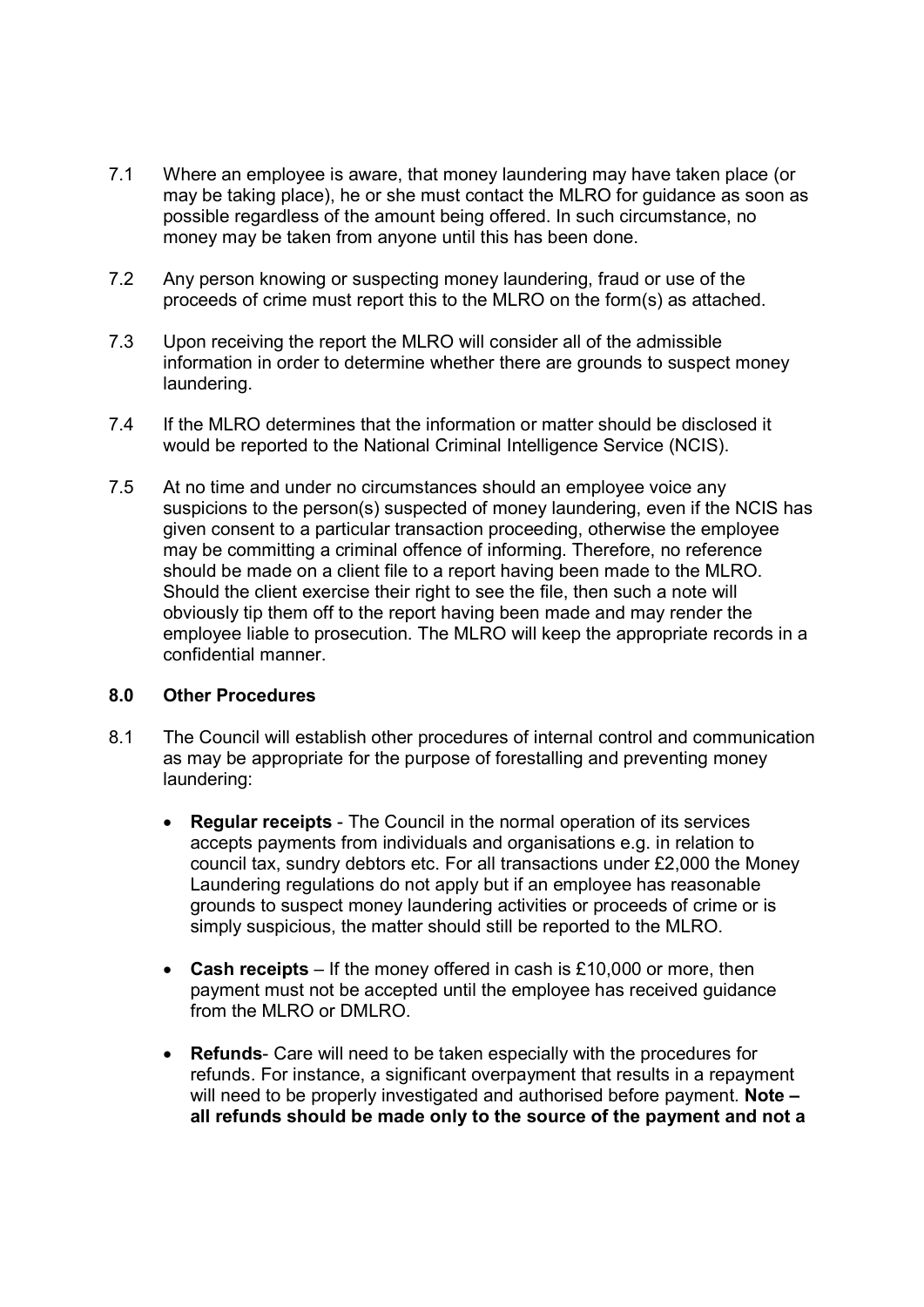different account. In the event of any suspicious transactions, the MLRO will be contacted to investigate the case. The possible perpetrator should not be informed.

• Training – The Council will take, or require its contractor to take, appropriate measures to ensure that relevant employees are: a) Made aware of the provisions of these regulations, (under the Proceeds of Crime Act 2002, and the Money Laundering Regulations 2007 (as amended));

b) Given training in how to recognise and deal with transactions that may be related to money laundering.

## 9.0 Money Laundering Warning Signs

- 9.1 The following examples could indicate that money laundering is taking place:
	- Transactions or trade that appear to make no commercial or economic sense from the perspective of the other party - a money launderer's objective is to disguise the origin of criminal funds and not necessarily to make a profit. A launderer may therefore enter into transactions at a financial loss if it will assist in disguising the source of the funds and allow the funds to enter the financial system.
	- Large volume/large cash transactions all large cash payments should be the subject of extra care and before accepting cash the reasons for such payments should be fully understood. Payments should be encouraged through the banking system to avoid problems.
	- Payments received from third parties money launderers will often look to legitimate business activity in order to assist in 'cleaning' criminal funds and making payments on behalf of a legitimate company can be attractive to both parties. For the legitimate company it can be useful source of funding and for the launderer the funds can be repaid through a banking system.
- 9.2 Examples of tell-tale signs of organised money laundering:
	- 1. Use of cash where other means of payment are normal
	- 2. Unusual transactions or ways of conducting business
	- 3. Unwillingness to answer questions/ secretiveness generally
	- 4. Use of overseas companies
	- 5. New companies
	- 6. Overpayments of Council Tax where refunds are needed.